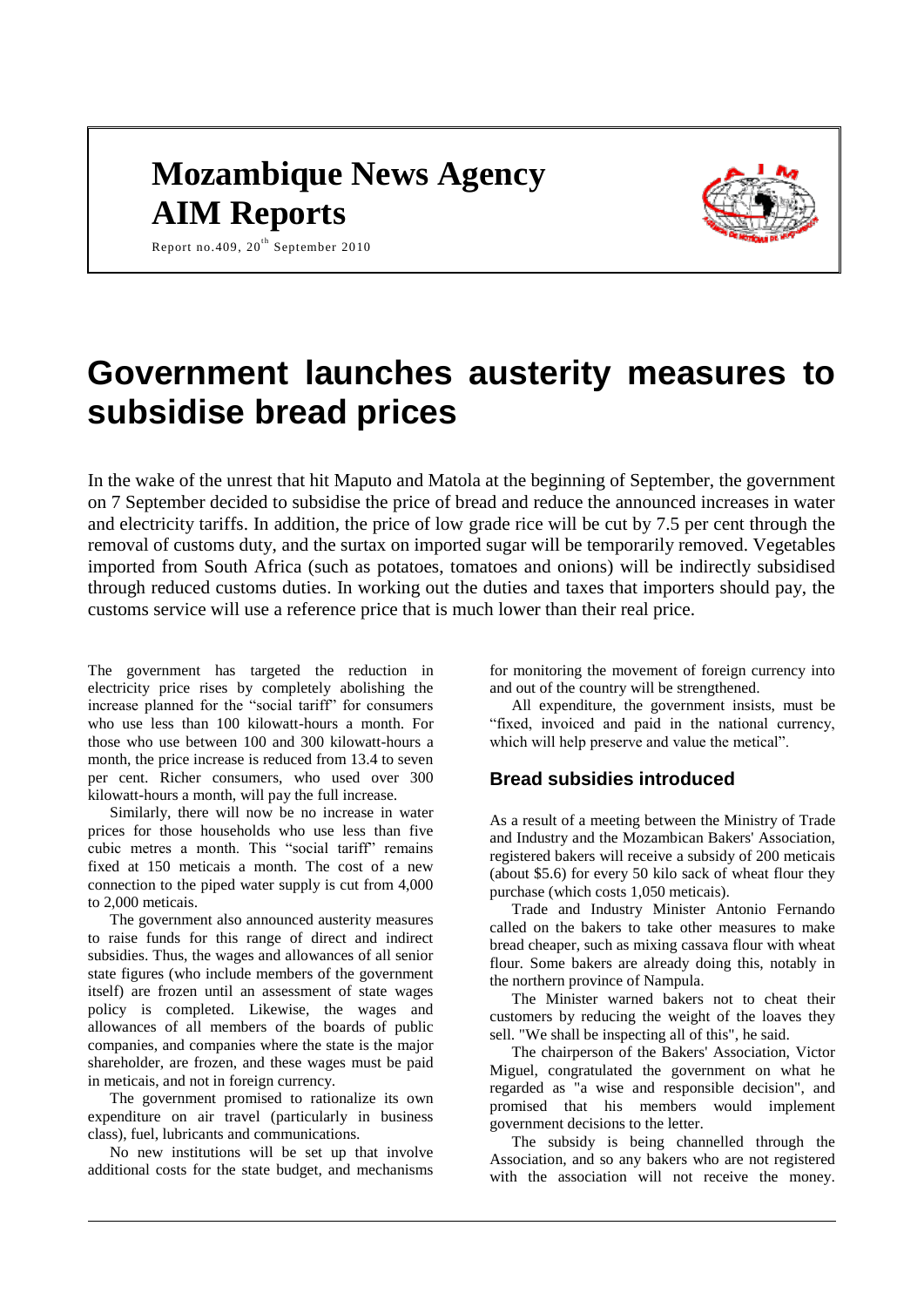## **\$25 million credit line for agriculture**

An agricultural credit line worth \$25 million will be launched during September by the Mozambican government to boost agricultural production during the 2010/2011 campaign, as part of an integrated plan of action for food production.

According to Agriculture Minister Soares Nhaca, Standard Bank will manage the credit, with guarantees from the Mozambican government and support from the Alliance for a Green Revolution in Africa (AGRA).

Nhaca also announced that a further 120 million meticais (\$3.3 million) will be invested to fund a program to revive the private farming sector, and 30 million meticais is earmarked for the poultry industry.

Nhaca said that the Government is aware that access to credit is crucial for achieving the goals of the Action Plan for the Reduction of Absolute Poverty (PARPA) and that the commercial banks charge high interest rates. The government has thus decided to open several lines of credit at preferential interest rates to allow agricultural producers to borrow money.

During the 2006/2007 and 2007/2008 agricultural campaign the state provided a line of credit of about \$7 million for producers in the south of Mozambique, and a further 75 million meticais in credit for rice farmers.

"The Land Bank (Banco Terra) cannot solve agricultural problems alone, that is why we will create new credit institutions across the country to finance agriculture", continued Nhaca. "What I have presented are just a few lines of an overall package being prepared to stimulate food production."

As for agricultural marketing, Nhaca said that this year 60 of the country's 128 districts have agricultural surpluses and therefore a functional mechanisms is required to absorb the surplus once the local demand has been met. Fifty five districts had a deficit in some food crops.

"We are building silos with capacity to store about 89,000 tonnes in various parts of the country", said Nhaca. "One of the major challenges we are facing has to do with access roads, since often, in areas with large surpluses, the roads are in a poor conditions, and here the private traders are reluctant to intervene".

#### *Statistics show improved harvests*

The latest Ministry of Agriculture statistics show that grain production has risen from 2.3 million tonnes in the 2008 harvest to 2.8 million tonnes in  $2010 - an$ increase of 22 per cent in two years.

Most of this increase is due to larger maize harvests. Maize production over the period rose from 1.67 million to 2.1 million tonnes. There was a slight increase in sorghum production, from 366,000 to 389,000 tonnes, and a similar percentage rise for millet – from 46,000 to 49,000 tonnes.

The government's drive to increase wheat production has begun to pay off. Only 7,000 tonnes of wheat was grown in 2008, but this figure more than

tripled, to 22,000 tonnes this year (although there have been unexpected difficulties in selling this production).

The major disappointment was with rice. Production rose from 206,000 tonnes in 2008 to 260,000 tonnes in 2009, but then slipped back to 258,000 tonnes in 2010.

The key food crop in much of rural Mozambique is cassava, and here the figures show a steady rise from 8.5 million tonnes in 2008 to 9.7 million in 2010.

As for other important crops, production of beans rose from 240,000 tonnes in 2008 to 264,000 tonnes in 2010, while in the same period the rise in groundnut production was from 144,000 to 158,000 tonnes.

The prospects for 2011, the Ministry forecasts, are for a rise in grain production to 2.9 million tonnes, and of cassava production to 10.7 million tonnes.

Maize remains the only grain where Mozambique produces a surplus that can be exported. Maize consumption this year is estimated at slightly more than 1.9 million tonnes, which leaves a surplus of 171,000 tonnes.

There are still large deficits in both rice and wheat – 238,000 and 405,000 tonnes respectively

#### **More tractors for agriculture**

A further 850 new tractors will be made available to producers over the next three agricultural seasons, according to Roberto Altino, of the government's Centre for the Promotion of Agriculture (CEPAGRI). 430 of these will be purchased by the government, and the rest will result from various private initiatives.

The new tractors are part of the renovation of Mozambique's fleet of agricultural machinery, intended to raise production and productivity.

Altino pointed out that 95 per cent of Mozambican agricultural producers are family farmers. To achieve the food production plans, the government must rely on boosting the productivity of the family sector.

He said that over the last two campaigns, 100 tractors and trailers were acquired that were sold to producers on favourable terms. Thirteen combine harvesters were acquired for harvesting rice, along with 40 threshing machines to reduce post-harvest losses and increase productivity.

"Right now we have 220 new tractors in Tete, under a programme supported by China", said Altino. "The machines are now being delivered to the producers. We are buying a further 110 which will arrive in January or February 2011 – that is, before the end of this agricultural campaign".

Altino also questioned the traditional division between "food crops" and "cash crops". He said that increasingly crops once regarded as "food crops", such as maize, are providing cash revenues for farmers.

"Today maize is perfectly integrated into the market", said Altino. "For us, the greater the level of integration of small scale producers into the commercial circuit, the better and speedier will be the encouragement given to this sector to produce more".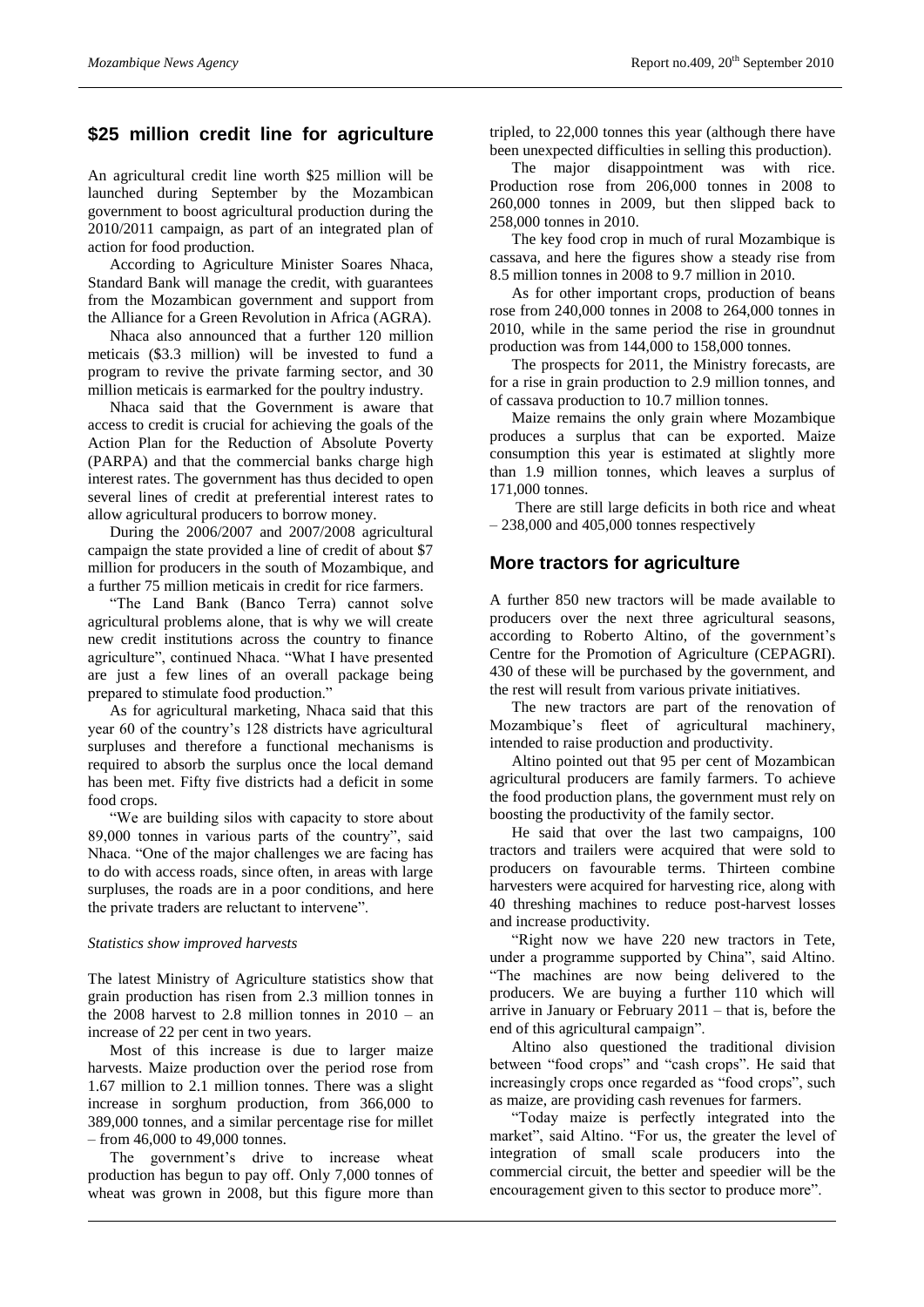### **Energy ministry meets with donors**

During the period 2005-2009 a further 40 of Mozambique's 128 district capitals were linked to the national electricity grid, bringing the number of Mozambicans with electricity in their homes to about four million, Energy Minister Salvador Namburete announced on 10 September.

Speaking at the opening of the annual joint consultative meeting between his ministry and its international partners, Namburete said this has involved investment of about 3.6 billion meticais (\$100 million) a year, including 500 million meticais a year in electrifying unprofitable areas in order to induce development – something that a privately-owned electricity company would never do.

In addition, it had been necessary to pay the cost of electricity equipment stolen or vandalized, which exceeded 230 million meticais.

Namburete said that in 2004 only seven per cent of the Mozambican population had electricity in their homes, a figure that has now risen to 15 per cent. This was dependent on the construction of over 3,300 kilometres of electricity transmission lines in the past five years. "All this is noteworthy progress", said Namburete, "but it is still very little to meet our needs".

New large scale electricity generation projects are in the pipeline, including the Mpanda Nkua dam on the Zambezi, about 60 kilometres downstream from the existing dam at Cahora Bassa, and the coal-fired power stations at Moatize and Benga, in Tete province. Preparations included viability and environmental impact studies "in terms of Mozambican legislation, and based on best international practices".

Mpanda Nkua, he added, had now received the goahead from the government, and negotiations were now under way for a concession contract, and for a contract to purchase the power it will produce.

In addition, the government, with Swedish support, is rehabilitating smaller power stations at Chicamba and Mavuzi, on the Revue River in the central province of Manica.

Speaking on behalf of the partners, Swedish Ambassador Torvald Akesson praised the government for its drive "to increase access to sustainable energy in order to reduce poverty and stimulate economic development". The success achieved in recent years "has exceeded all expectations", he said.

However, the partners had concerns about the long term sustainability of the energy sector, especially the financial situation of the public electricity company, EDM. Akesson said these challenges including "EDM's increasing debt, internal management and control of its resources and reduction of electricity losses, both technical and non-technical".

It was, he added, "of great importance how policies and regulations for the sector are formulated and applied, to stimulate the continued and increased efforts by EDM to operate in the most efficient and sustainable way possible, and to continue to increase the supply of energy to the population".

Akesson said the total value of all on-going energy projects is about \$620 million, mainly financed through foreign grants and soft loans. In addition, Mozambique has requested assistance for further short to medium term projects amounting to an additional \$530 million.

Although these figures sounded large, "it is important to remember that Mozambique is still in need of major investments in the energy sector, exceeding the available funds".

Akesson urged the government "to think carefully about how to prioritise the implementation of the five year programme with the limited resources available. What are the most important factors that the sector should spend money on to make sure that it contributes to the stimulation of economic growth, production and employment during the coming five years".

### **Government committed to renewable energies**

The Mozambican government plans to use clean and renewable energies to ensure sustainable economic and social development and energy efficiency, particularly in the rural areas where most Mozambicans live, and which are not yet reached by the national electricity grid.

Speaking in Maputo on 15 September, Deputy Energy Minister Jaime Himede said the government must encourage private businesses to develop renewable forms of energy, since this will help generate income without high initial costs.

Himede was participating in a meeting of the Environmental Energy Partnership Programme for Southern and Eastern Africa, an initiative supported by Finland with  $€8.5$  million (about \$11 million) to finance viability studies for the projects presented.

The projects proposed, said Himede, should be centred on income generating activities, and with models that adopt technologies that save energy and reduce the harmful impact on the environment that results from the use of wood fuels.

"Mozambique has vast potential for implementing projects of this kind which should be used to counter the effects of climate change", he stressed.

Finnish ambassador Kari Alanko told the meeting that the funds made available are for viability studies and the pilot phase and not for implementation as such. Furthermore, there were no quotas for each country. "Projects are assessed and approved on the basis of their merit", he said.

For an in depth analysis of events, read MozambiqueFile. Subscription rates are individuals \$40 institutions US\$50. Send an International Money Order to AIM, CP 896, Maputo, Mozambique.

\_\_\_\_\_\_\_\_\_\_\_\_\_\_\_\_\_\_\_\_\_\_\_\_\_\_\_\_\_\_\_\_\_\_\_\_\_\_\_\_\_\_\_\_\_\_\_\_\_\_\_\_\_\_\_\_\_\_\_\_\_\_\_\_\_

\_\_\_\_\_\_\_\_\_\_\_\_\_\_\_\_\_\_\_\_\_\_\_\_\_\_\_\_\_\_\_\_\_\_\_\_\_\_\_\_\_\_\_\_\_\_\_\_\_\_\_\_\_\_\_\_\_\_\_\_\_\_\_\_\_